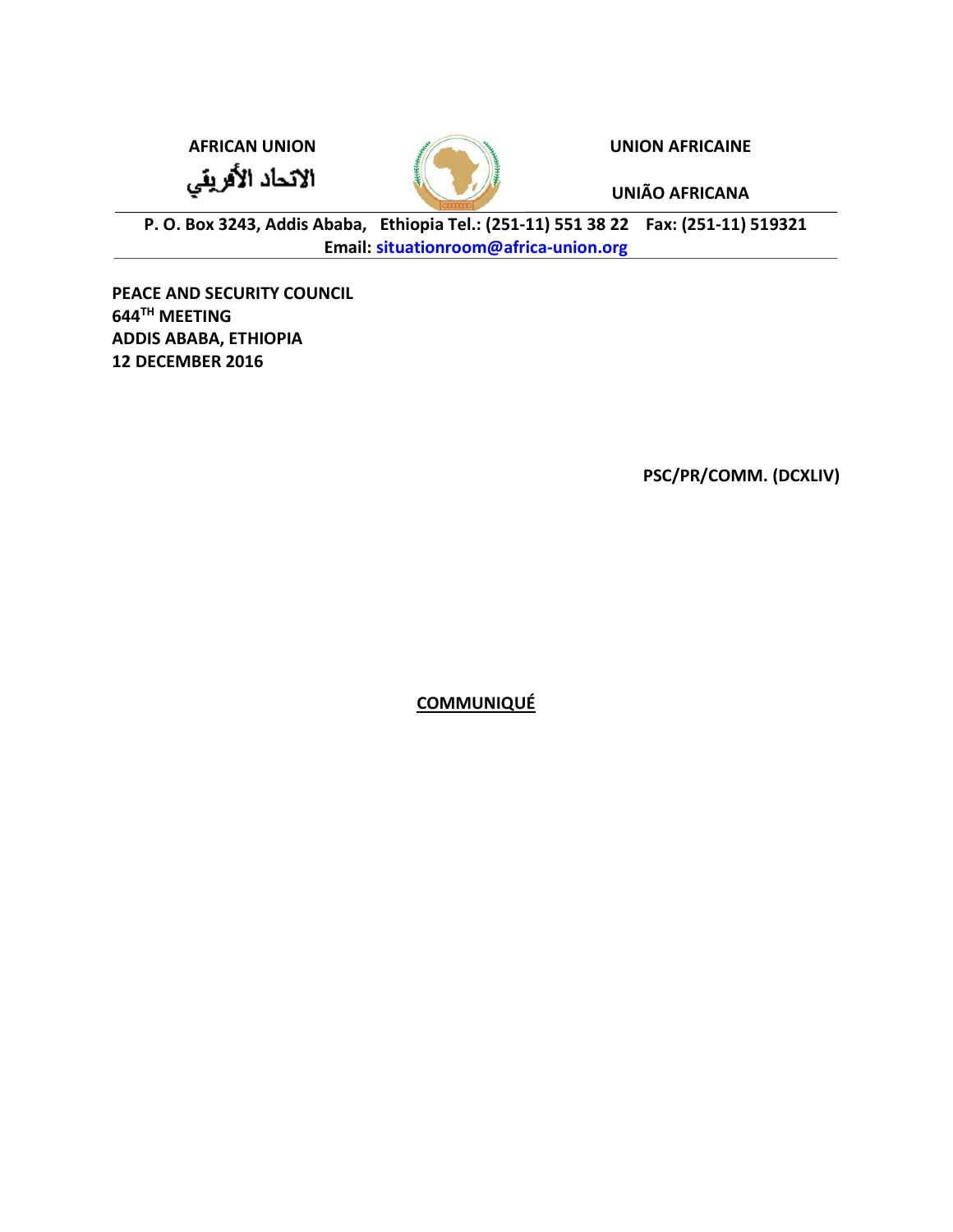## **COMMUNIQUÉ**

The Peace and Security Council of the African Union (AU), at its  $644<sup>th</sup>$  meeting held on 12 December 2016, adopted the following decision on the post-election situation in The Islamic Republic of The Gambia:

## Council:

1. Takes note of the briefing made by the Chairperson of the Commission, Dr. Nkosazana Dlamini-Zuma, on recent developments in The Gambia, following the presidential election held in that country on 1 December 2016. Council also takes note of the statements made by the Representatives of The Gambia, as well as of Liberia, in its capacity as Chair of the Authority of the Economic Community of West African States (ECOWAS);

2. Recalls the Press Statement of its  $642<sup>nd</sup>$  meeting held on 6 December 2016, by which Council congratulated the out-going President Yahya Jammeh for the peaceful conduct of the presidential election of 1 December 2016, and commended him for his acceptance of the outcome of the election by recognizing the victory of the opposition candidate Adama Barrow, the President-Elect of The Gambia;

3. Endorses the Press Release issued by the Chairperson of the Commission, on 10 December 2016, reaffirming the imperative need for the concerned Gambian stakeholders to strictly comply with the rule of law and the respect of the will of their people as clearly expressed during the 1 December 2016 presidential elections that have been labelled free, fair and transparent;

4. Also endorses the Press Release issued on 11 December 2016, by the Chair of the Union, H. E. President Idriss Deby Itno of Chad, stressing the imperative for the respect of the will of the people of The Gambia, as expressed on 1 December 2016, as well as for a speedy and peaceful transfer of power to preserve, peace and stability in The Gambia and the region;

5. Recalls the relevant provisions of the AU Constitutive Act, as well as those of the African Charter on Democracy, Elections and Governance, on the total rejection by the AU of unconstitutional changes of government, in particular any refusal by an incumbent government to relinquish power to the winning party or candidate after free, fair and regular elections, as provided for in Article 23 (4) of the Charter;

6. Notes with particular concern the statement made on 9 December 2016, by the outgoing President, in which he rejected the outcome of the 1 December 2016 presidential election, after having already conceded defeat. Council also notes with concern the statements made by other political actors which have heightened tensions, following the announcement of the results of the election;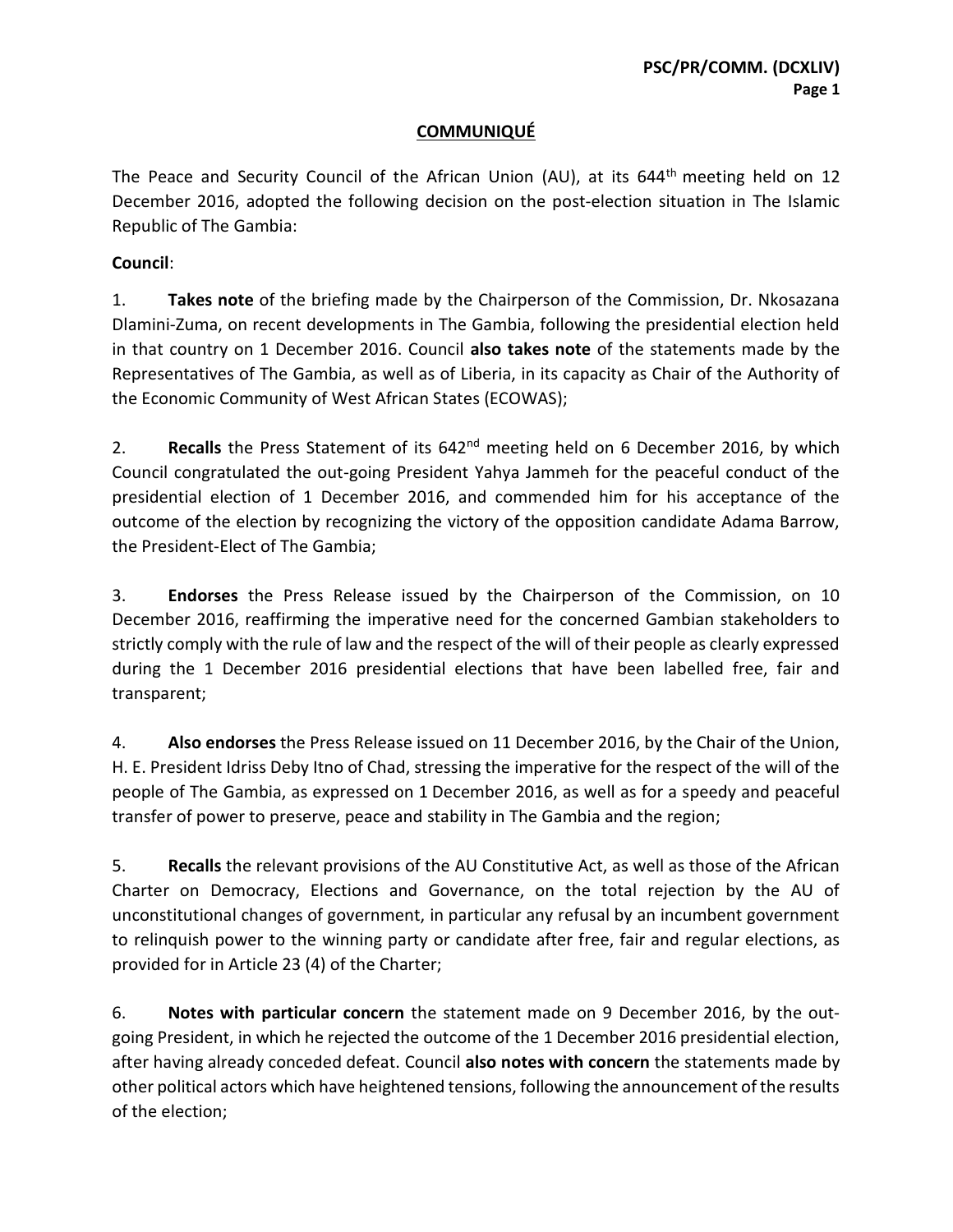7. Strongly rejects any attempt to circumvent or reverse the outcome of the presidential election held in The Gambia on 1 December 2016, a clear expression of the popular will and choice of the Gambian people. In this respect, Council calls upon the outgoing President, Yahya Jammeh to keep to the letter and spirit of his speech delivered on 2 December 2016, in which he welcomed the maturity of democracy in The Gambia and congratulated the President-Elect, Adama Barrow;

8. Calls upon the Government of The Gambia and all other concerned Gambian stakeholders to work together to facilitate a peaceful and orderly transfer of power to the new President of The Gambia, as decided by the people of the country. In this context, Council urges all stakeholders, including defense and security forces, to exercise utmost restraint and refrain from any statement or action that may further complicate the rapid and peaceful transfer of power, in compliance with relevant provisions of the Gambian Constitution and relevant AU instruments;

9. **Expresses its appreciation** to the Chairperson of the Union for his initiatives and efforts aimed at supporting those of ECOWAS and countries of the region to urgently find a way for a speedy and peaceful transfer of power in The Gambia;

10. Commends the ongoing joint efforts led by ECOWAS, with the support of the AU and the UN, to facilitate the speedy and peaceful transfer of power, in line with regional and continental instruments to which The Gambia is party, in particular the AU Charter on Democracy, Elections and Governance. Council expresses its appreciation to the Chairperson of the ECOWAS Authority, Her Excellency Ellen Johnson Sirleaf of Liberia, for her commitment and determination towards finding a solution to the current political crisis in The Gambia. In this respect, Council **looks** forward to the outcome of the visit of the ECOWAS Heads of State Delegation to The Gambia;

11. Decides as follows with respect to the steps to be taken to give effect to the will of the Gambian people, as manifested in the outcome of the presidential election held on 1<sup>st</sup> December 2016:

- a) to recommend that a High-Level delegation, led by the Chair of the Union, and comprising one representative from each of the AU regions, visit The Gambia, as soon as possible, to engage with all Gambian concerned stakeholders, with a view to facilitating the peaceful and speedy transfer of power,
- b) to request the Chairperson of the Commission to urgently undertake the necessary consultations, at the appropriate level, with a view to finalizing the composition of the high-level delegation,